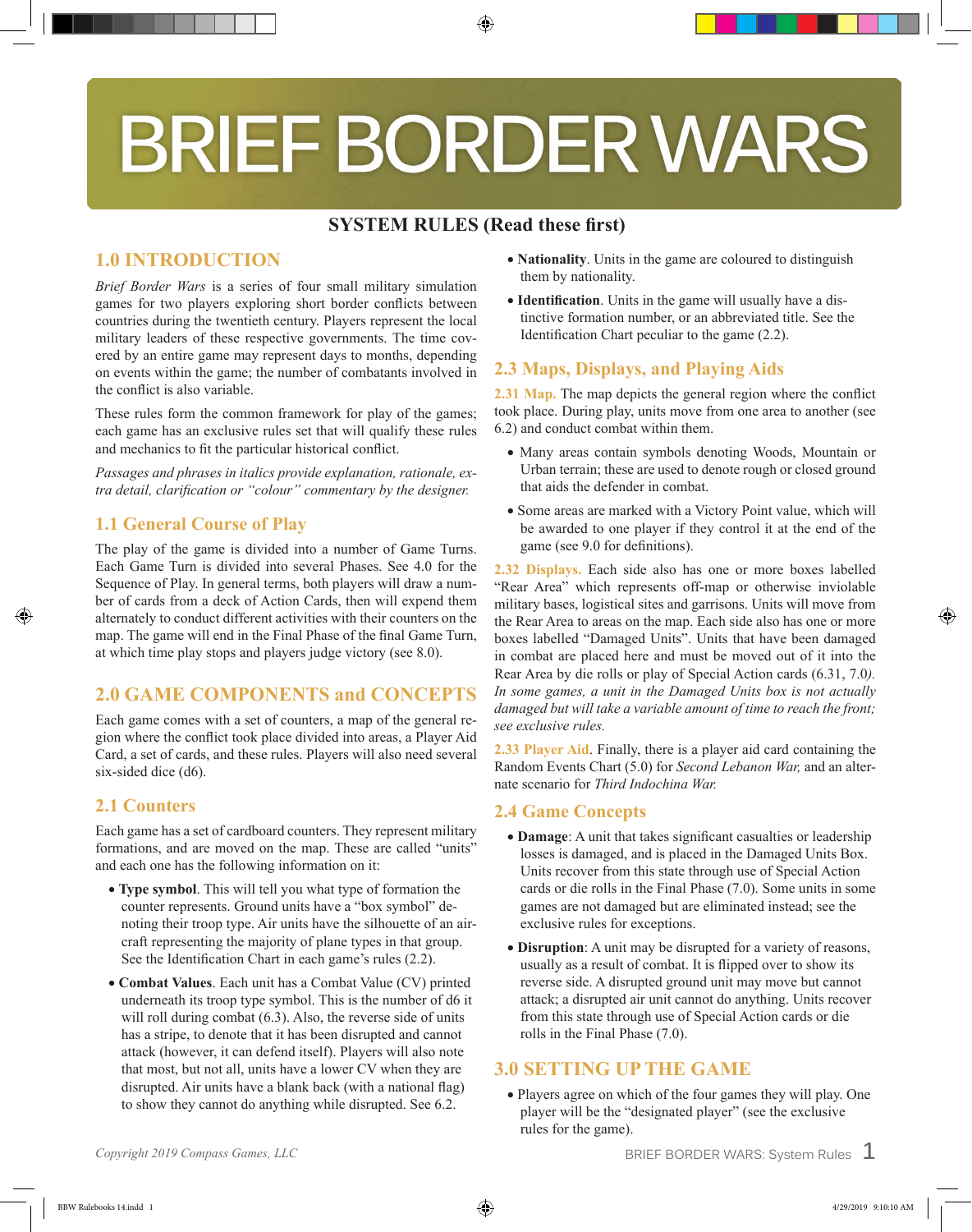- ⊕
- Give the 6 white Special Action cards to the designated player. Give the 6 grey Special Action cards to the other player. Take the deck of 42 Action cards, shuffle them and put them in a stack in a mutually convenient place on the table.
- Sort the unit counters out by nationality and place them as directed in the setup instructions for the specific game. Numbers in the instructions generally refer to the formation numbers marked on the counter (2.1).
- Place the Game Turn marker in the "1" space on the Turn Record Track on the map.

# **4.0 SEQUENCE OF PLAY**

Each Game Turn is organized into the following Phases, performed in order. The body of the rules explain what to do in each Phase.

- Card Selection Phase
- Card Play and Resolution Phase
- Final Phase
- (start next Turn with the Card Selection Phase)

The printed Sequences of Play are specific to each game and contain references to rules changed or added to that particular game.

## **5.0 CARD SELECTION PHASE**

One player (it doesn't matter who) draws six cards from the top of the deck. Without looking at them, the player gives the WHITE cards drawn to the designated player, and the GREY cards drawn to the other player. If a Random Event card was drawn at this time, resolve it per the Random Events Chart at the end of each game's rules. (Exception: Remember that the Random Events Chart for *Second Lebanon War* is printed on the separate Player Aid Card.) Players then examine their hands of cards in secret and frown while planning what they will do during the following Phase.

*It is very unlikely, but possible, that sometimes one player will get all the cards and the other player none. Reflect that everyone has a bad day sometimes and that this event is nearly equally probable for either player, so it could have just as easily been you. In fact, the odds of you getting all of them on a future turn have just risen. Meanwhile, you can still play whatever Special Action cards you happen to have in hand (6.3).*

# **6.0 CARD PLAY and RESOLUTION PHASE**

Players will play one card each in alternating sequence, beginning with the player who received the most cards in the Card Selection Phase (a designated player wins ties). Cards are discarded after playing. The cards have differing effects depending on their icon and number:

• Action cards have two values marked on them: one for movement (marked with icons of marching soldiers) and one for combat (marked with an icon of an AK-47 rifle). They have values of 1 to 8. Players use Movement values to move up to an equal number of units (see 6.1) and Combat values to have up to an equal number of their units attack enemy units in the areas where they are located (see 6.2). An Action card must be played for one, and only one, of its two values: players may not "mix and match" movement and combat on the same card.

- Cards marked "SPECIAL" are Special Action cards. Players start the game holding all six of these, and may play one of these cards instead of one of the newly drawn cards in the Card Play and Resolution Phase. Special Action cards have several functions, see 6.3.
- Cards marked "RANDOM EVENT", when drawn from the deck, denote that an unforeseen event has occurred. After the two players have taken their respective cards, one player (it doesn't matter who) must roll 1d6 on the Random Events Chart and implement the result as directed. Players then proceed with the Card Play and Resolution Phase.

**Passing.** A player may Pass instead of playing a card. (Random Event cards must be implemented, though.) In this case nothing happens and the other player may now play a card, or Pass. If both players pass in succession the Card Play and Resolution Phase is over. Players discard any remaining Movement or Combat cards and move to the Final Phase (7.0).

#### **6.1 Movement**

When a player plays a card for its Movement value, they may move a total number of units on or onto the map up to the value of the card (so, 1-8 units). Units may move from one area to an adjacent area on the map, or from the Rear Area to an adjacent area on the map. The exclusive rules to a game may modify these permissions.

#### **6.11 Movement limits and exceptions**.

- A given unit may move only once per card (it may move more than once per Game-turn, though).
- A ground unit that is in an area with undisrupted enemy ground units may not move out of that area. (Some games may have exceptions to this rule.)
- Some areas on the map may not be entered (e.g. countries not involved in the conflict). See the game's exclusive rules.

#### **6.12 Moving from the Rear Area**

As part of playing an Action card for its Movement value, units may be moved from the Rear Area into areas on the map. Games may have exclusive rules specifying exactly how this is done.

## **6.2 Combat**

Playing a card for its Combat value will allow a player to engage in combat in up to all areas where his units are co-located with enemy units, with a total number of units up to the value of the card (so, 1-8 units). The player who played the card is called the Attacker, and the other player is the Defender, no matter what the overall strategic situation. Combat is voluntary on the part of the Attacker, that is, they do not have to have combat in all eligible areas. If the Attacker decides to have combat in a given area, they designate the ground units involved on **both** sides (the Defender may, through a Reaction Move, also add to the number of defending units: see 6.3). Only undisrupted units may attack, and a given unit may attack only once per card (it may attack more than once per Game-turn, though).

**6.21 Combat procedure.** The following procedure is followed in each area where the Attacker wishes to have combat. Remember the total of attacking units determined by the value of the Combat card played is the **total** for *all* ground and air units in *all* areas, not per area.

**2** BRIEF BORDER WARS: System Rules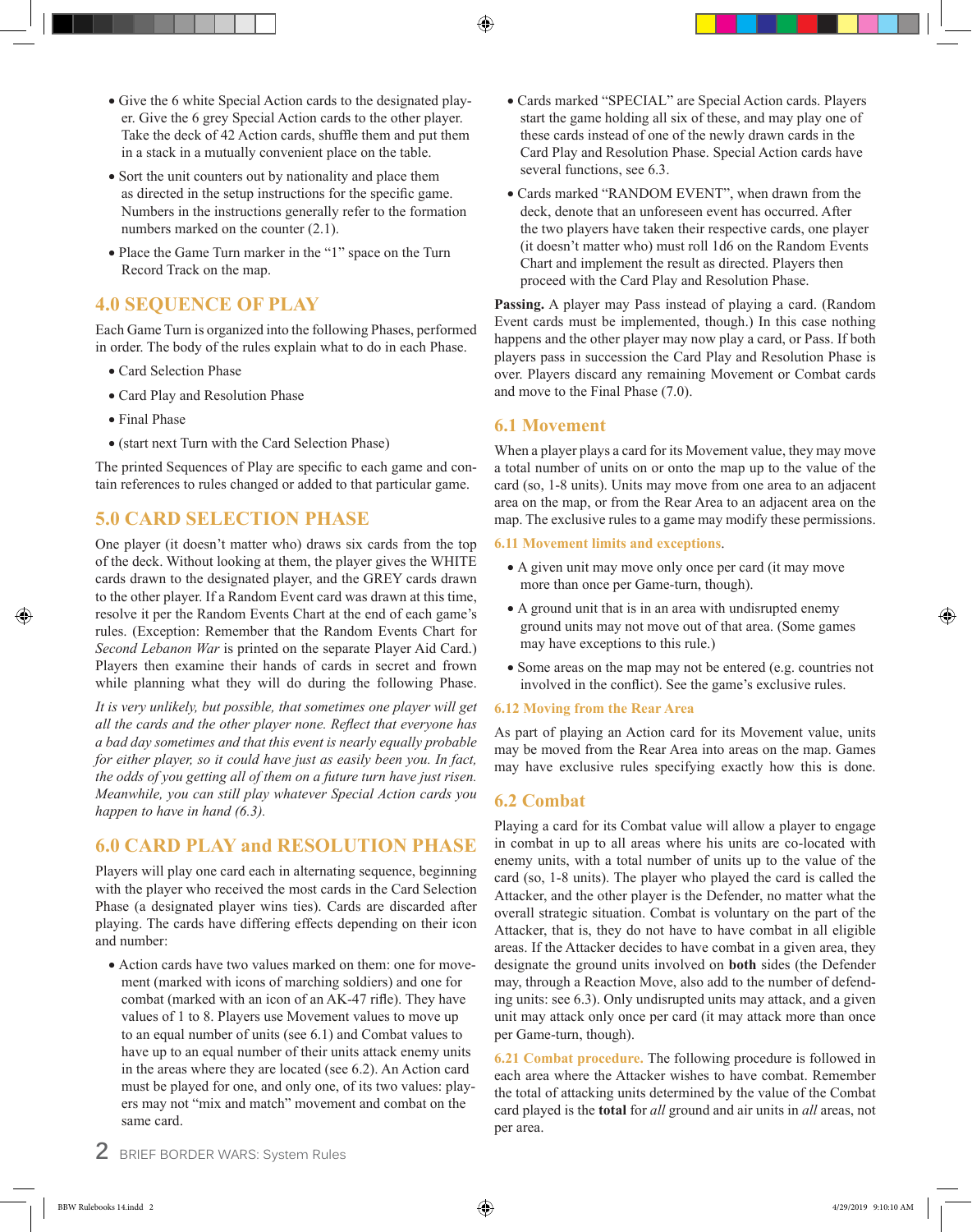⊕

#### • **Pre-Combat Step**.

- o The Attacker designates an area where combat will occur; this is called the Battle area. The Attacker designates all ground units on **both** sides that that will participate in the combat in the Battle area. They may designate fewer than the total number of Attacker or Defender units in the area, and may have to do this depending on the number of undisrupted Attacker units and the value of the card played.
- o The Attacker may also designate undisrupted Attacker air units that are either already in the Battle area or are added from the player's Rear Area, up to the number of designated attacking ground units. Air units may not attack ground units on their own. Instead, each air unit may assist attacking ground units in its area by adding 1d6 per air unit (regardless of their CV), up to the number of friendly ground units involved, after all air-to-air combat is resolved. Again, remember that the value of the Combat card played is the total of all ground and air units that may attack in all Battle areas, not per Battle area.
- o The Defender may now add to the battle any friendly air units that were already in the Battle area, up to the number of friendly ground units designated by the Attacker.
- o At this time, the Defender may also play a Special Action card for a Reaction Move. The Move may consist of either moving undisrupted air units from the Rear Area to the Battle area, up to the number of designated defending units in the area, or adding a total of up to 2 friendly ground units to the designated defending units, from the Battle area itself or moving into the area from 1 or 2 adjacent areas. See 6.32.
- **Air-to-Air Combat Resolution Step**. After both players have committed all air units desired to combat in the Battle area, they will conduct air-to-air combat as described in 6.22 if fighter aircraft are present on one or both sides.
- **Ground Combat Resolution Step**. Both players simultaneously roll a number of d6 equal to the total Combat Value of the units in their designated groups. The defender adds dice for each terrain symbol in the area (+1d6 for each Woods or Mountain symbol, +2d6 for each Urban symbol). Both sides will add +1d6 for each air unit that survived air-to-air combat undisrupted (regardless of the CV of the air unit). A "5" or "6" on a d6 scores a Hit.
	- o The player inflicting the hits decides which involved enemy units receive how many hits. The Attacker allocates Hits scored on enemy units before the Defender does. What happens next is determined by whether the suffering unit was attacking or defending, and/or was disrupted or undisrupted at the time the hits were inflicted.
	- o An undisrupted defending unit that receives at least 1 hit, but less than its CV of hits, is *potentially* disrupted. If the Defender wishes, the unit *may* stay and be disrupted (flip the unit over to show its white stripe side), or it *may* retreat (see 6.23) and stay undisrupted. An undisrupted defending unit that receives equal to or more than its CV of hits, but less than twice its CV, *must* be disrupted and *may* retreat. An undisrupted defending unit that receives twice its CV of hits or more is *damaged* and is placed in the Damaged Units box.
- o A disrupted defending unit that receives at least 1 hit, but less than its CV of hits, *must* retreat (see 6.22) and remains disrupted. A disrupted defending unit that receives equal to or more than its CV of hits is *damaged* and is placed in the Damaged Units box.
- o An attacking unit that receives at least 1 hit, but less than its CV of hits, is *disrupted*. An attacking unit that receives equal to or more than its CV of hits is *damaged* and is placed in the Damaged Units box. Attacking units may not retreat.
- o A unit that is placed in the Damaged Units box is placed there in its undisrupted state.

**6.22 Air to Air combat**. If fighter air units (that is, an air unit marked "F") are present in an area with enemy air units, then the fighter units may engage enemy air units in combat before ground unit combat is resolved. Each player with fighter air units present rolls a number of d6 equal to the total CV of their fighter air units simultaneously. A "5" or "6" on a d6 scores a Hit. The player inflicting the hits decides which enemy air units receive how many hits.

- An air unit that receives at least 1 hit, but less than its CV of hits, is disrupted and returns to its Rear Area, face down to show its disrupted (blank) side.
- An air unit that receives equal to or more than its CV of hits is damaged and is placed (face up) in the Damaged Units box.

Any air units that survived the air-to-air combat undisrupted may assist their ground-pounder comrades, each adding 1d6 to the total dice rolled by their side (regardless of the air unit's CV). Note: unlike ground units, air units do not retreat.

**6.23 Retreats**. In a retreat, a given ground unit will leave the Battle area and enter an adjacent area. A retreating unit cannot retreat into a space with undisrupted enemy units in it.

- Undisrupted defending units may retreat if the Defender chooses. Defending disrupted units must retreat.
- Attacking units may not retreat.
- A unit that must retreat and cannot is damaged instead.
- Certain games may alter or suspend this rule for certain units or situations. See the exclusive rules for that game.

**6.24 Exploitation**. If at the end of a given battle all Defender units in the entire Battle area have been disrupted or damaged, any Attacker mechanized type units involved in that battle that are still undisrupted may move into one adjacent area. See the exclusive rules for the game for any variations or limitations on this.

## **6.3 Special Action Cards**

A player playing a Special Action card may use it in a number of ways. A Special Action card may be played when it is that player's turn to play a card, or when permitted by the rules. Cards are discarded after use.

**6.31 Repairing and refitting units**. A player may do the following by playing a Special Action card:

• undisrupt ALL disrupted ground units in any ONE area on the map, or

BRIEF BORDER WARS: System Rules **3**